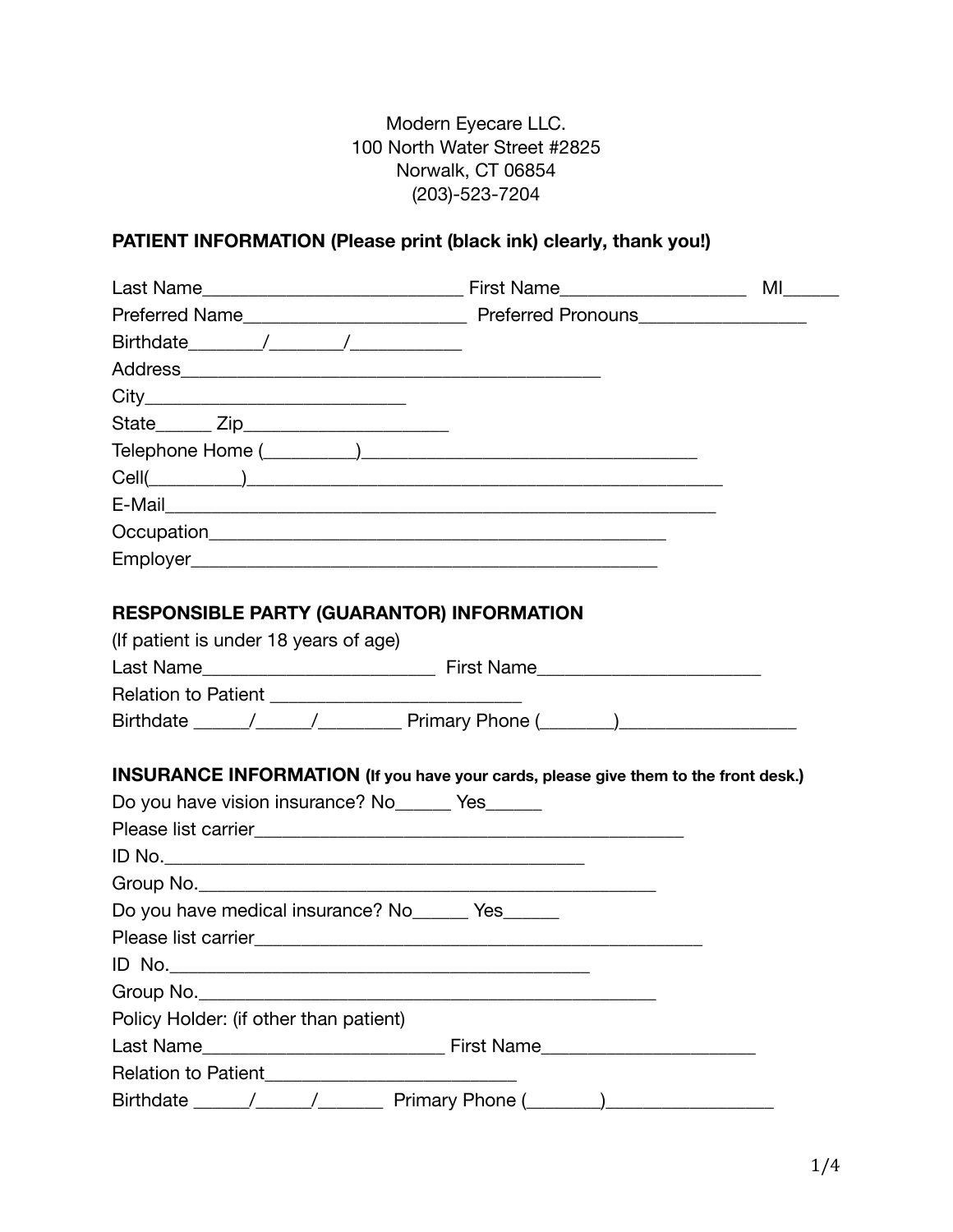# **PATIENT HISTORY**

How long has it been since your last eye exam?

| What is your primary reason for today's exam?                               |  |  |  |
|-----------------------------------------------------------------------------|--|--|--|
| Are you currently taking any medications? No _______ Yes                    |  |  |  |
| Please list all (If you have paper copy please give to the technician)      |  |  |  |
|                                                                             |  |  |  |
| Are you allergic to any medication? No _______ Yes_                         |  |  |  |
| Please list all (If you have paper copy please give to the technician)      |  |  |  |
| Do you have any medical conditions/surgeries? No ______ Yes                 |  |  |  |
|                                                                             |  |  |  |
| Do you smoke? (tobacco/cigarettes) Former_____ Current_____ Never_____ N/A_ |  |  |  |
| Do you drink? (alcohol) No_____ Yes_____ N/A_____                           |  |  |  |
| Are you currently pregnant? No ______ Yes ______ N/A _____                  |  |  |  |
| Have you ever had any eye disease, injury or surgery? No _____ Yes          |  |  |  |
| Do you ever see double? No Yes                                              |  |  |  |
| Do you have frequent headaches? No _______ Yes                              |  |  |  |
| Do any of your blood relatives have diabetes? No______ Yes______            |  |  |  |
| Do you or a blood relative have cataracts? No______ Yes______               |  |  |  |
| Do you or a blood relative have glaucoma? No _______ Yes ______             |  |  |  |
| Do you or a blood relative have macular degeneration? No _______ Yes        |  |  |  |
| If yes to any of the above, please list who                                 |  |  |  |
| <b>CONTACT LENS INFORMATION</b>                                             |  |  |  |
| Are you interested in wearing contact lenses? No______ Yes______            |  |  |  |
| Are you a new wearer to contact lens? No ______ Yes ______                  |  |  |  |
| Current brand of contact lens                                               |  |  |  |
| Comfort issues? No _______ Yes _______ Dryness issues? No ______ Yes ____   |  |  |  |
| Current prescription for contact lens                                       |  |  |  |

#### **FINANCIAL POLICY**

Full payment is due when services are rendered. Insurance must be presented, and member eligibility obtained on the date of service for insurance to be filed. We accept cash, all major credit cards, HSA/FSA, Apple/Google/Samsung Pay. Refunds will not be issued on services. Eyeglass and contact lens prescriptions are valid one year from the date of exam. By signing this form, you are giving us permission to submit an insurance claim on your behalf if Insurance information was provided.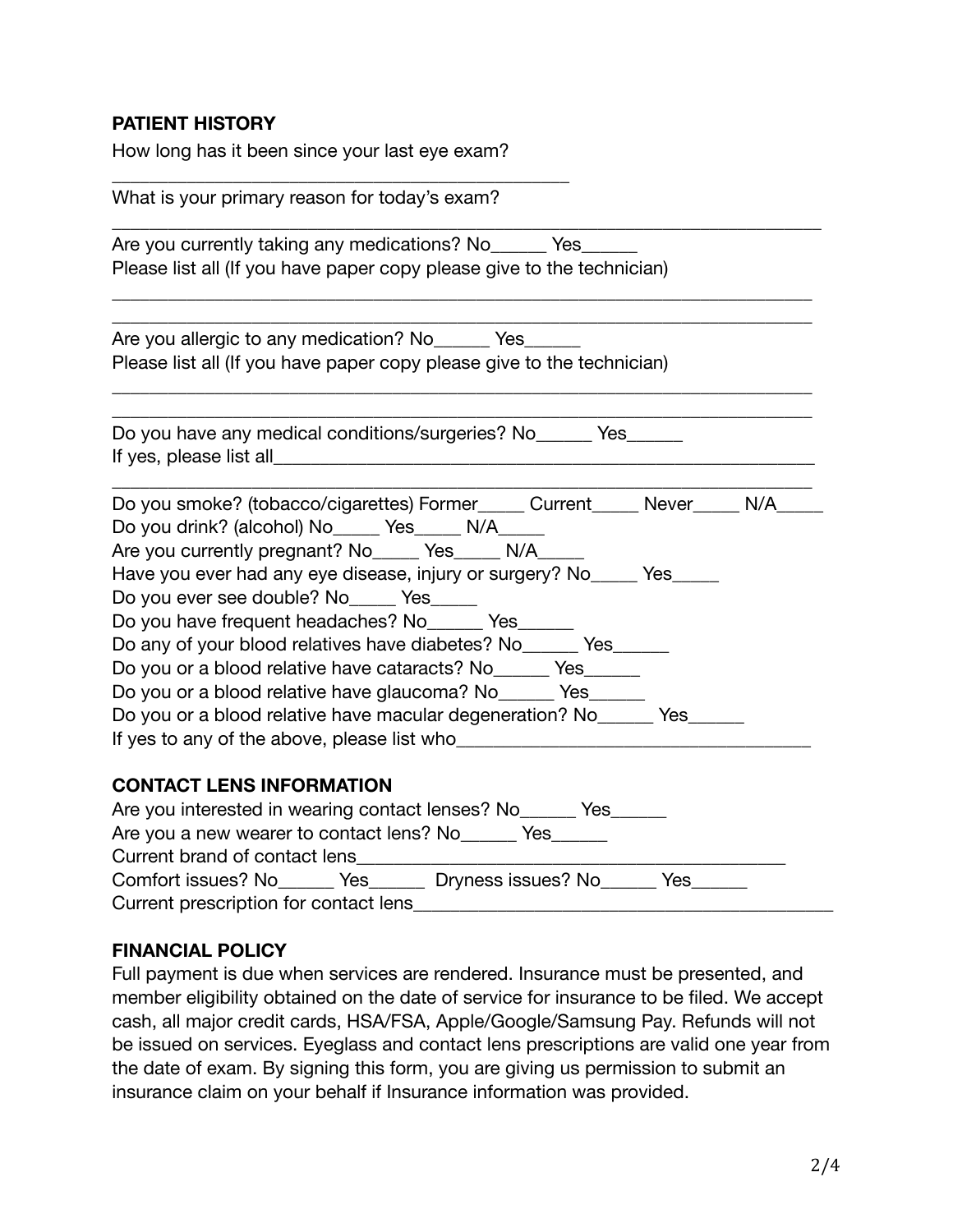### **INSURANCE CLAIMS**

Modern Eyecare LLC. is a participating office with the Eyemed/Aetna/Anthem, Cigna, Connecticare, & Husky at this time. This means Modern Eyecare LLC, agrees to abide by the terms of those contracts. I understand and agree that regardless of my insurance status, I am ultimately responsible for the balance on my account for all services rendered. I understand that routine eye examinations may not be considered medically necessary by insurance plans, and I agree to be responsible for payment of such services. I hereby authorize Modern Eyecare LLC to deliver information to insurance carriers concerning my illness, if any, treatments, and assign to the doctor(s) all payments for medical services rendered to myself or dependents. I request that payment or any insurance benefits be made either to me on my behalf to Modern Eyecare LLC for any services provided to me by the doctor. I authorize any holder of medical information about me to be released to the Health Care Financing Administration and its agents any information needed to determine these benefits payable for related services.

# **MINOR PATIENTS (UNDER THE AGE OF 18)**

The adult(s) accompanying a minor and/or the parent or guardian are responsible for the full payment. For unaccompanied minors, non-emergency treatment may be denied unless we have consent from the parent(s) or legal guardian.

# **CONTACT LENS PATIENTS**

Refunds will not be issued on services that have been rendered. A contact lens evaluation does not guarantee any patient will be able to wear a contact lens successfully. If patients are new wearers to contacts, an insertion and removal training class must be successfully completed in order to dispense and finalize contact lens. Opened, damaged or marked contact lens boxes may not be returned or exchanged. Exchanges or returns must be made within 30 days of purchase date.

I have read, understood and agreed to all previous pages' information. I certify this information is correct to the best of my knowledge, I will notify you of any changes in my health status or the above information.

| Signature                                                                          | Print                               | Date |  |  |
|------------------------------------------------------------------------------------|-------------------------------------|------|--|--|
| RESPONSIBLE PARTY (GUARANTOR) INFORMATION<br>(If patient is under 18 years of age) |                                     |      |  |  |
| Signature                                                                          | Print<br><b>Relation to Patient</b> | Date |  |  |